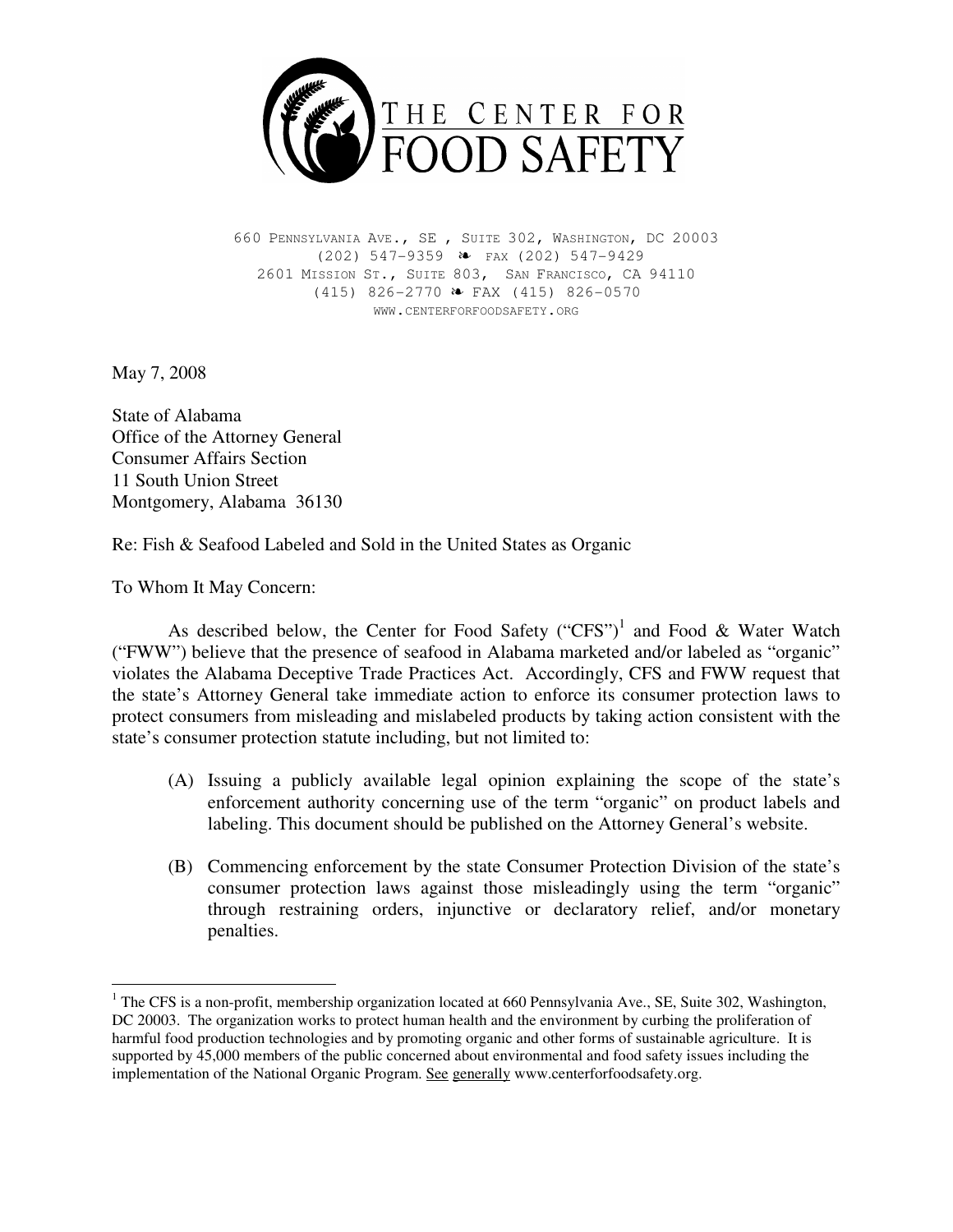(C) Detailing private citizens' rights to seek remedial measures under state's consumer protection laws against those complicit in deceiving consumers with misleading and mislabeled "organic" products, including rescinding transactions, recovering damages, and obtaining declaratory and/or injunctive relief. These rights should be published on the attorney General's website.

### **DISCUSSION**

#### **I. The Term "Organic"**

Congress passed the Organic Foods Protection Act ("OFPA") with a purpose of assuring consumers that organically produced products would meet a consistent standard.<sup>2</sup> Congress further recognized that even slight departures from consistent use of the term "organic" would yield confusion among consumers.<sup>3</sup> Thus, in order to use the word "organic" on a food label or in marketplace information, the National Organic Program ("NOP") has held that the product must comply with existing U.S. regulations. These regulations set standards for labeling agricultural products with the word "organic."<sup>4</sup> Additionally, the U.S. Department of Agriculture ("USDA") intends to enforce against misuses of the word "organic," stating that "we intend to monitor the use of the term 'organic' . . . [and if it is] used on product packages to represent 'organic' when the products are not produced to the requirements of this regulation, we will proceed to restrict their use."<sup>5</sup>

 Consistent with this expression of enforcement intent, the agency's implementing regulations state that "no claims, statements, or marks using the term 'organic' or display of certification seals, other than as provided in this regulation may be used. $\frac{1}{100}$  To further drive home this point, the OFPA implementing regulations note that "food products that are not organically produced and handled cannot be modified, described, or identified with the term 'organic' on any package pane or market information in any way that implies the product is organically produced."<sup>7</sup> Congress recognized the breadth of this enforcement power by providing the USDA with authority to levy civil and criminal penalties against "any person who knowingly sells or labels a product as organic."<sup>8</sup>

 $27$  U.S.C.  $6501(2)$ ; See House Conf. Rep. No 101-916, 1990 U.S.C.C.A.N. 5700 (adopting House version of legislation for the purposes of "assur[ing] consumers that organically produced products meet a consistent standard"); 101 Cong. Rec. H569 (daily ed. Mar. 1, 1990) (statement of Rep. DeFazio) (a goal of the OFPA is to "set standards for use of the word 'organic' on foods.").

<sup>&</sup>lt;sup>3</sup> See, e.g., Sen. Rep. No. 101-357, 1990 U.S.C.C.A.N. 4943 (discussing that even minor differences in standards create an array of "organic" labels that cause consumer confusion).

<sup>&</sup>lt;sup>4</sup> 65 Fed. Reg. 80548, 80577, 80576/3 (Dec. 21, 2000) ("[T]he term "organic" may be used only on labels and in market information as a modifier of agricultural products and ingredients that have been certified as produced and handled in accordance with these regulations").

<sup>5</sup>65 Fed. Reg. 80548, 80580 (Dec. 21, 2000)(emphasis added).

 $6$   $\underline{\text{Id.}}$  at 80576/1.

 $^7$  Id.

 $8\overline{7}$  U.S.C. §6519(a).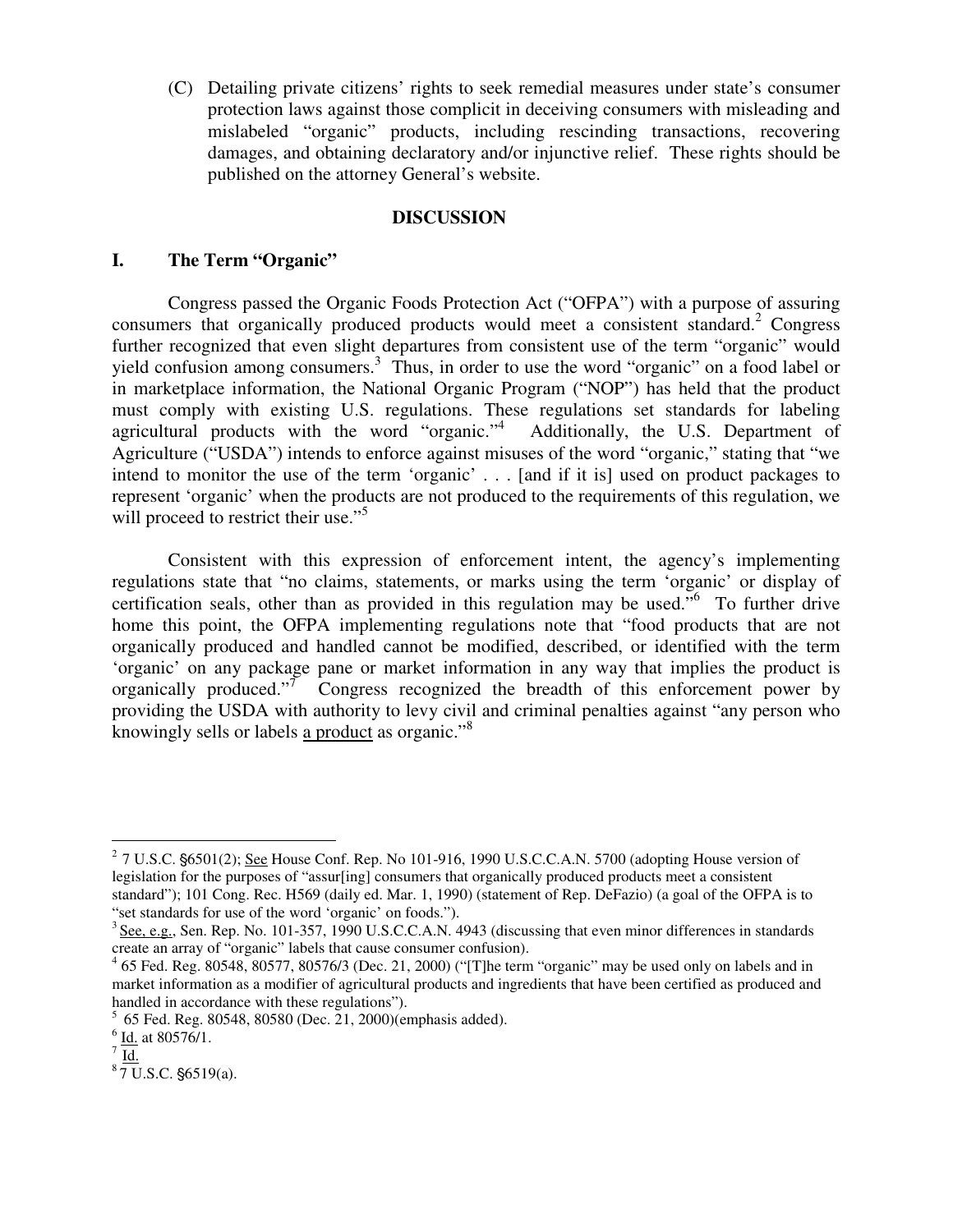### **II. Congress Has Not Implemented Regulations for Labeling Seafood "Organic."**

 The OFPA was passed to establish organic standards for all livestock, including "fish used for food."<sup>9</sup> Congress recognized, however, that standards for aquaculture did not yet exist.<sup>10</sup> The National Organic Standards Board ("NOSB") made a final recommendation for initial aquaculture regulations on March 29,  $2007$ .<sup>11</sup> Despite completion of these recommendations, the NOP has not initiated any rulemaking to adopt in whole or part the NOSB recommendations. As a result, there are still no regulatory standards for seafood and no organic certification organization can be accredited to certify aquatic animal production as "organic."<sup>12</sup>

# **III. Many Seafood Products Are Being Mislabeled and Marketed as "Organic."**

Despite the absence of regulatory standards for livestock that are aquatic animals, seafood is currently being sold and marketed in the U.S. as "organic" over the Internet, in print advertisements, on labels and in point-of-sale displays. There is no shortage of companies that are marketing seafood in the U.S. as "organic."<sup>13</sup> CFS has provided examples of these "organic" marketing claims in Appendix A. Many of these companies marketing or labeling aquatic animal products in U.S. markets as "organic" are selling products certified as "organic" by the following certifying agencies: Naturland E.V., Organic Food Federation, Soil Association Certification Ltd. CFS's limited ability to fully survey the marketplace suggests that there are more companies marketing such products and certifiers providing such certification services. CFS has provided contact, production and certification information for those companies it has identified in Appendix B.

# **IV. Consumers Are Misled by this Labeling, Believing Use of the Word "Organic" Means the Product is USDA Approved.**

Since the passage of the OFPA and the NOP's completion of implementing regulations, consumers have come to understand the term "organic" to signify that the agricultural product was grown and raised according to certain practices which reflect a greater emphasis on sustainable agriculture, environmentalism and public health.<sup>14</sup> Customers look for foods labeled

 $11$  NOSB, Aquaculture Standards Recommendation (March 29,2007) available at

 $9^9$  7 U.S.C. §6502(11).

<sup>&</sup>lt;sup>10</sup> Sen. Rep. No. 101-357, 1990 U.S.C.C.A.N. 4946 ("The Committee recommends as well, that over time, USDA and the Organic Standards Board develop standards for aquaculture products.")

http://www.ams.usda.gov/nosb/FinalRecommendations/Mar07/NOSB%20Final%20Aquaculture%203-29-07.pdf (last visited May 5, 2007).

 $12$  Recommendations made by the NOSB are not official policy until they are approved and adopted by USDA. See NOSB website available at http://www.ams.usda.gov/nosb/index.htm (last visited May 8, 2007).

<sup>&</sup>lt;sup>13</sup> Companies marketing seafood as "organic" include Bio Centinela, Black Pearl, Blue Horizon, Blue Origins, Creative Salmon, Delicious Organics, Dom International Ltd., EcoFish, Eighth Sea, Hannaford Supermarkets, Harris Teeter Supermarkets, Johnson Seafarms. Marine Harvest, Martin International Corp., OceanBoy Farms, Polar Seafood, LLC, Sustainable Seafood, and Wild Oats Markets.

<sup>&</sup>lt;sup>14</sup> See, e.g., Strochlic, California Institute of Rural Studies, "Regulating Organic: Impacts of the National Organic Standards on Consumer Awareness and Organic Consumption Patterns (Dec. 2005) available at

http://www.cirsinc.org/docs/Regulating\_Organic.pdf (last visited May 30, 2007) (USDA, AMS funded study finding that 79.1% of consumers that have seen the USDA organic seal reported increased confidence in the integrity of organic products as a result of the U.S. national organic standards).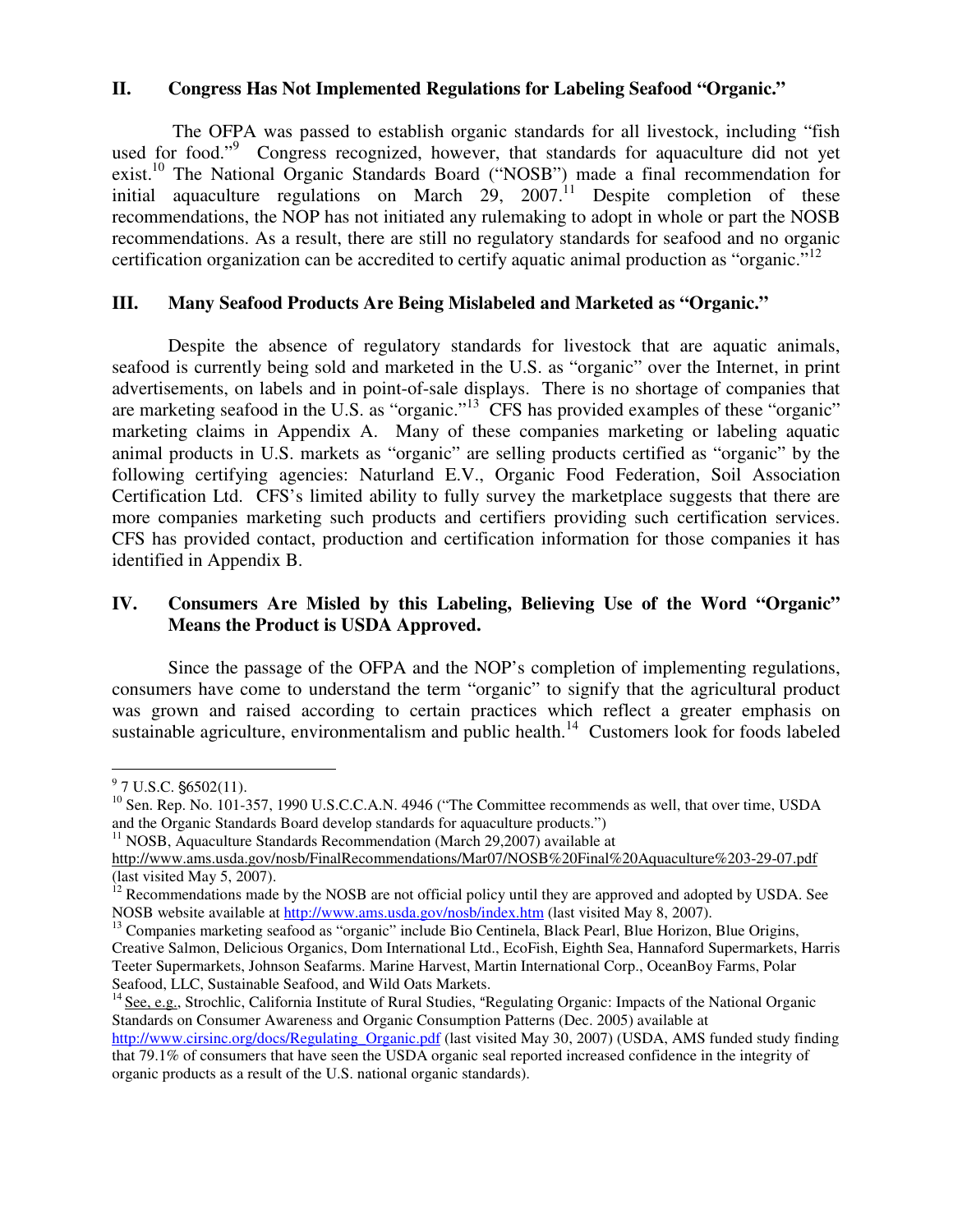as "organic" under the assumption that the word reflects the underlying production and handling history of the food.<sup>15</sup> Many consumers, believing that organic foods are environmentally, ethically, or nutritionally superior, actively seek out and pay a premium for foods labeled as "organic."<sup>16</sup> The NOP recognizes that consumers look for the word "organic" when purchasing food and, in a consumer outreach brochure, stated that "only food labeled 'organic' has been certified as meeting USDA organic standards."<sup>17</sup>

Seafood is no different. According to a consumer study undertaken by New Jersey Department of Agriculture, 72% of consumers from a variety of U.S. states indicated that they believed "organic" seafood to be "better" than conventionally farm-raised seafood.<sup>18</sup> This interest in "organic" seafood resulted from distrust of conventional aquaculture practices, a desire for chemical, pesticide, and antibiotic-free food, a belief that the food is "ecologically sound," and an interest in higher animal welfare standards.<sup>19</sup>

Marketers are well aware of consumers' expectations of the "organic" label. The data show that consumers rely on the use of the term "organic" in order to obtain perceived benefits from seafood products produced under exacting "organic" food regulations. Absent such regulations, it is clearly misleading to consumers to allow seafood to be marketed or labeled as "organic" when there are no assurances that the production standards expected by consumers were met. $^{20}$ 

# **V. The USDA Is Allowing Seafood To Be Mislabeled as "Organic."**

As justification for its inaction on misleading "organic" seafood labels, NOP has interpreted the OFPA as providing limited authority to police the use of only the "USDA Organic" seal for the agricultural products currently regulated.<sup>21</sup> The NOP incorrectly assumes

<sup>18</sup> O'Dierno, New Jersey Dept of Agric, Identification and Evaluation of viable Market Opportunities for Organically-Grown Aquatic Products (NJ Study) (Feb. 2006) at 24 available at

http://www.jerseyseafood.nj.gov/Organic%20AquaFocusReport.pdf (last visit May 30, 2007).

<sup>&</sup>lt;sup>15</sup> O'Dierno, et al., N.J. Dept. of Agriculture, The United States Market for Organic Seafood (hereinafter NJ Study) (Feb. 2006) at 23 available at http://www.jerseyseafood.nj.gov/OrganicSumm.pdf (32% say they are committed to buying organic; 46% say they purchase from time to time).

<sup>&</sup>lt;sup>16</sup> Greene, USDA, Economic Research Service, Economics of Food Labeling at 26-29 available at http://www.ers.usda.gov/publications/aer793/aer793g.pdf (last visited May 8, 2007).

<sup>&</sup>lt;sup>17</sup> National Organic Program, "Organic Food Standards and Labels: The Facts" available at http://ams.usda.gov/nop/Consumers/brochure.html (last visited May 8, 2007).

 $\frac{19}{19}$  Id. at 25.

 $20$  Indeed, the California legislature has found that the labeling of seafood as "organic" without federal standards misleads consumers. In 2005, the state's legislature recognized that "[t]here are currently no standards in place for what organic seafood must mean and, at this time, any seafood can be claimed as organic. This is a serious deviation from what consumers expect from other organic food that meets strict federal standards for organic production and is verified by an organic certifier." In response, the legislature passed SB 730 which provides in pertinent part that "[n]o aquaculture, fish, or seafood product, including, but not limited to, farmed and wild caught species, shall be labeled or represented as 'organic' until formal organic certification standards have been developed . . . ." The measure was signed into law on October 7, 2005. The legislation is available at

http://info.sen.ca.gov/cgi-bin/postquery?bill\_number=sb\_730&sess=PREV&house=B&site=sen (last visited May 8, 2007).

<sup>&</sup>lt;sup>21</sup> NOSB Meeting, Transcript of Proceeding, Statement of Barbara Robinson at 63-64 (Oct 14, 2004) available at http://www.ams.usda.gov/nosb/transcripts/Oct2004/10\_14\_04.pdf (last Visited May 5, 2007) (denying that USDA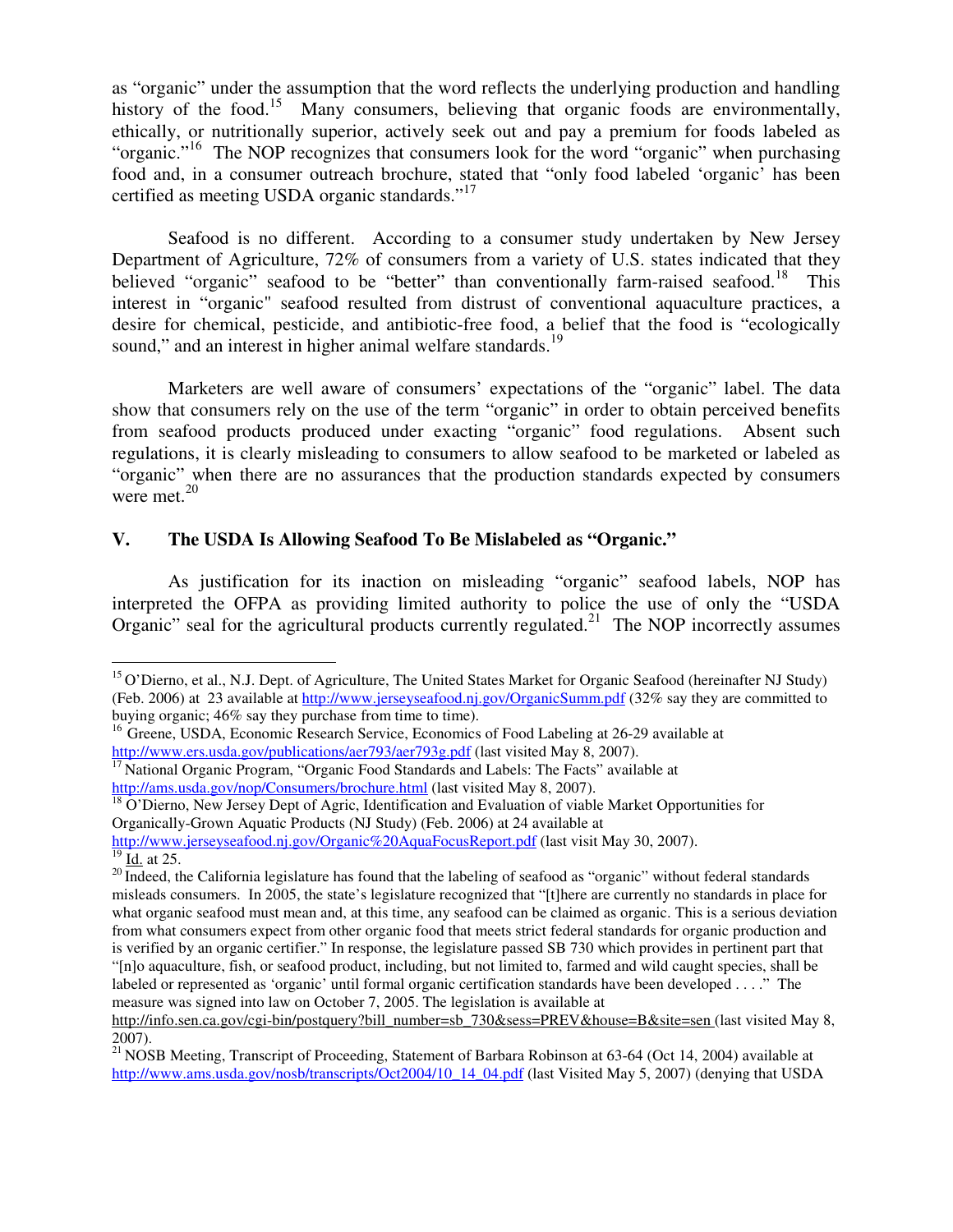that the requirements of the OFPA extend only as far as products produced under the established regulations and bearing the USDA organic seal.<sup>22</sup> As discussed at length supra, the organic program was established to enforce the use of the term "organic" on all products and not be limited to products using the USDA organic seal. The NOP is well aware of the existence of seafood products that are improperly using the term "organic," but has not acted to prevent consumer fraud and enforce the OFPA's prohibitions.

# **VI. Mislabeling Seafood as "Organic" Deceives Consumers.**

The average consumer believes that the word "organic" on food products reflects consistent methods and standards of production. Consumers rely on this belief in making purchasing decisions that may include paying a price premium for "organic" seafood they believe meets these standards. This deception will continue until the use of the word "organic" is restricted to those goods that have been actually produced in accordance with USDA organic standards for aquatic animals.

In the absence of U.S. organic aquaculture regulations, consumers are left to assume that U.S. "organic" seafood is being produced consistent with current livestock standards or the recent NOSB aquaculture recommendations. However, these seafood products labeled as "organic" are being produced in ways that conflict with what Americans expect of "organic" food. In particular, there are a least four areas where consumers are mislead by use of the term "organic": (1) antibiotic administration; (2) use of parasiticides; (3) use of certified organic feed; and (4) the accommodation of the animal's natural behavior.

# 1. Antibiotics

Under the OFPA, the use of antibiotics is a prohibited animal production practice.<sup>23</sup> As a result, U.S. consumers have come to expect that organic food will be free of antibiotics and this belief extends to "organic" seafood.<sup>24</sup> However, a number of the "organic" seafood products are being produced under foreign standards that allow the use of antibiotics. For example, some marketed "organic" seafood is being certified by the Organic Food Federation (OFF) and the U.K. Soil Association (Soil Association), which permit the use of antibiotics in aquaculture.<sup>25</sup> Thus, consumers purchasing "organic" fish certified by either of these certification agents are being mislead as to the use and presence of antibiotics in their seafood.

has legal authority to restrict use of the word "organic).

<sup>&</sup>lt;sup>22</sup> Of additional concern, this agency enforcement interpretation has also been recognized by the NOSB. NOSB, Livestock Committee, Aquaculture Standards, Feb 20, 2007 at 1.

 $23$  7 U.S.C.  $$6509(c)(3)$ .

 $24$  NJ Study, supra, at 28.

<sup>&</sup>lt;sup>25</sup> Pursuant to  $\overline{7}$  C.F.R. §205.500( c), the NOP allows agricultural products to be exported to the U.S. if the products are certified by non-NOP accredited foreign certification agents so long as those agents are operating under recognition of foreign equivalency. The NOP has entered into an equivalency agreement with the United Kingdom. See http://www.ams.usda.gov/nop/NOP/TradeIssues/UnitedKingdom.html (last visited May 8, 2007). OFF and the Soil Association operate under this equivalency agreement. See

http://www.defra.gov.uk/farm/organic/standards/certbodies/approved.htm (last visited May 8, 2007). Given that no U.S. aquaculture standards exist, the NOP recognition and equivalency determinations cannot cover aquaculture production.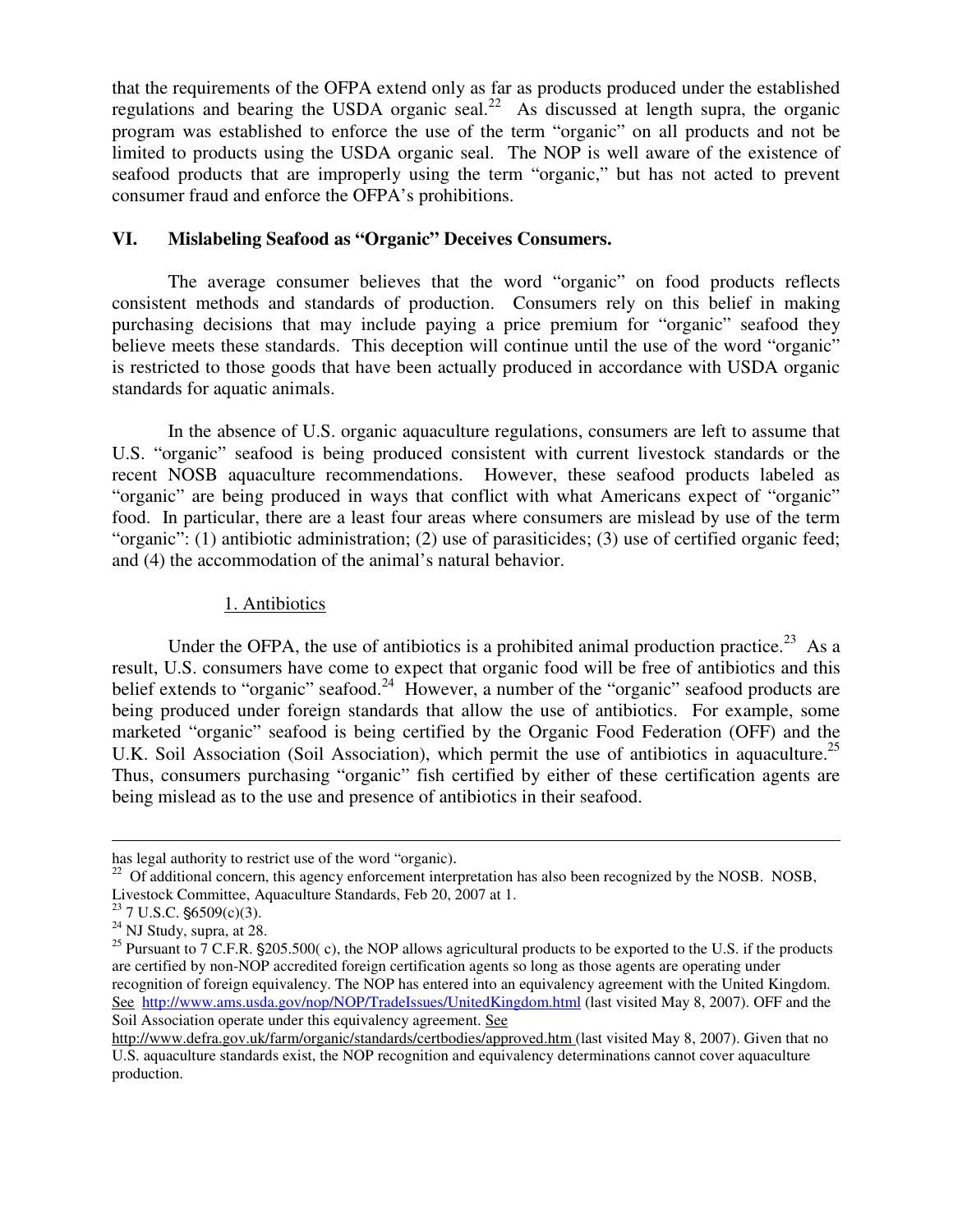#### 2. Parasiticides

Under the NOP regulations the use of parasiticides is limited to non-slaughter stock.<sup>26</sup> Similar to the situation with antibiotics, consumer expectation is that "organic" seafood is not produced using any such chemicals.<sup>27</sup> Regardless, seafood is being labeled and sold in the U.S. as "organic" via foreign certification allowing production with parasiticides. For example, seafood marketed as "organic" that has been certified by the Soil Association or OFF is permitted to utilize chloramines  $T<sub>1</sub><sup>28</sup>$  a chemical parasiticide that is not found on the NOP list.<sup>29</sup>

#### 3. Feed Requirements

The OFPA requires that, in order to be certified as organic, livestock must be fed "organically produced feed that meets the requirements of this title."<sup>30</sup> Nonetheless, seafood is being labeled and marketed as "organic" in U.S. markets without meeting the 100% organic feed requirement.<sup>31</sup> A number of the foreign certifying agents have certified seafood products now appearing in the U.S. that do not require their seafood-based feed ingredients to be certified organic.<sup>32</sup> These feed ingredients are usually required to come from trimmings of wild fish caught for human consumption.<sup>33</sup> It is clear, however, that under existing U.S. regulations there are currently no organically caught wild fish. Indeed, the NOSB has deferred setting standards for the organic certification of wild seafood, wild fish, and wild aquatic animals in fish meal and fish oil for organic aquatic animal production.<sup>34</sup> Therefore, consumers relying on the assumption that seafood labeled as "organic" meets the basic standards of the current U.S. regulatory scheme are being mislead.

 $rac{33}{10}$  Id.

 $26$  7 C.F.R.  $\S 205.238(b)(1)-(2)$ .

 $27$  NJ Study, supra at 25.

<sup>&</sup>lt;sup>28</sup> See generally http://www.fishdoc.co.uk/treatments/chloramine-T.htm (last visited May 8, 2007)(briefly describing the drug).

<sup>&</sup>lt;sup>29</sup> See UK Soil Association Organic Aquaculture Standards, rule 30.10.12 (Jan. 2007); Organic Food Federation Aquaculture Standards 6a Salmonids Version 4, section 1.11.10(b) (Jun. 2004); see also 7 C.F.R. 205.603(12) (limited use of parasiticides in organic livestock production).

 $30$  7 U.S.C.  $$6509$  (c)(1).

 $31$  A federal court has interpreted these provisions to require organic livestock to have a fed ration that is 100% organic. See Harvey v. Johanns, 396 F.3d 28, 43, n.7 (1st Cir. 2005).

 $\frac{32}{32}$  See e.g. UK Soil Assn.'s Aquaculture Standards, rule 30.8.2 (Jan. 2007); Organic Food Federation Aquaculture Standards, rule 1.9(Jun. 2004); and Naturland Standards for Organic Aquaculture, Section II, provision 8 (Jan. 2006).

 $34\overline{See}$  NOSB, Aquaculture Standards Recommendation (March 29, 2007) at 2-3 available at

http://www.ams.usda.gov/nosb/FinalRecommendations/Mar07/NOSB%20Final%20Aquaculture%203-29-07.pdf (last visited May 8, 2007).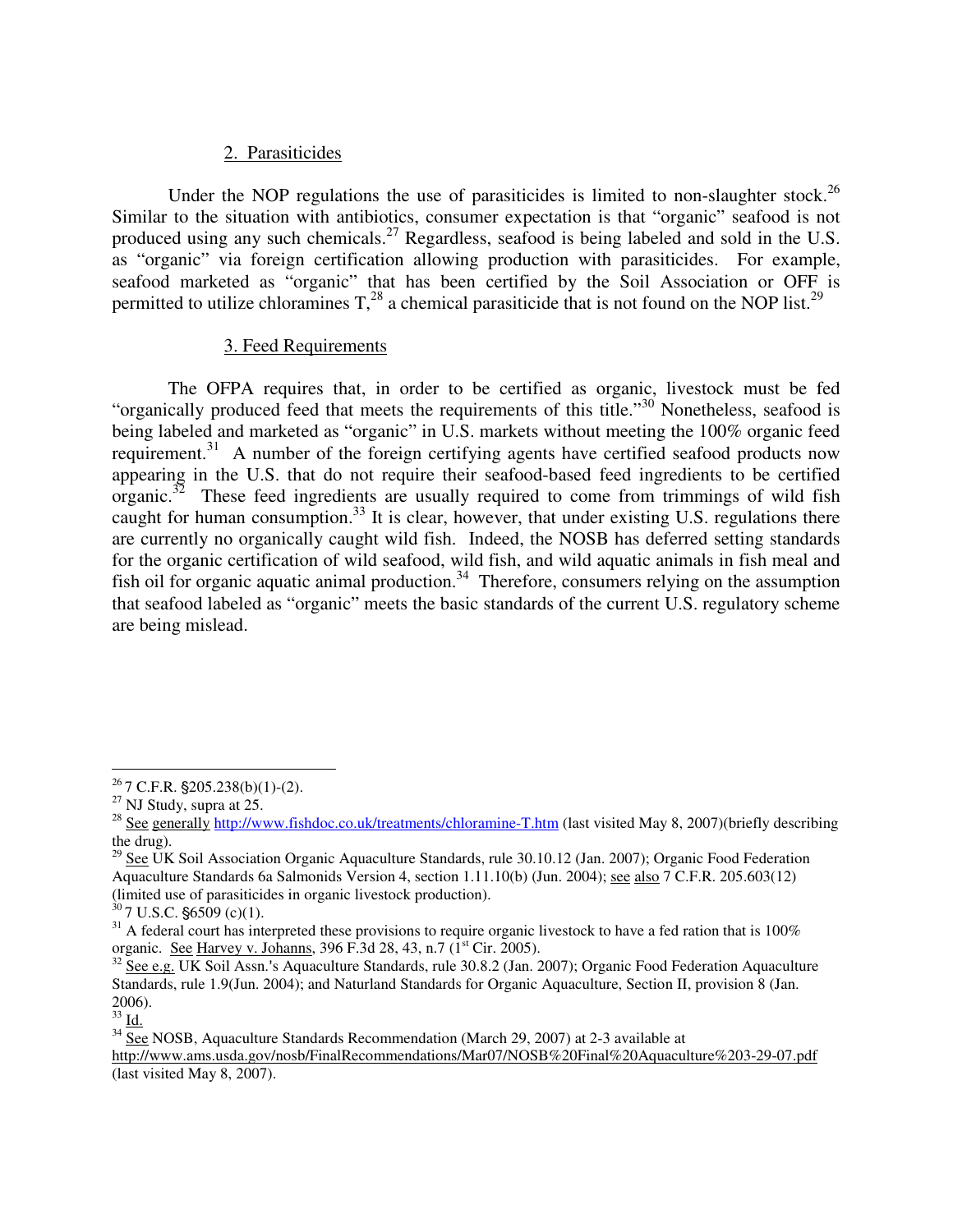#### 4. Accommodation of Natural Behavior

Many U.S. consumers have come to associate the word "organic" with more humane living conditions for animals.<sup>35</sup> Current U.S. livestock regulations reflect this belief, requiring that a "producer of a livestock operation must establish and maintain livestock living conditions which accommodate the health and natural behavior of animals."<sup>36</sup> For example, many non-USDA "organic" certification standards do not accommodate the free movement required by anadromous fish in order to migrate and spawn per their natural behavior. As such, to the extent that consumers seek the "organic" label in order to purchase seafood produced in a manner consistent with the natural behaviors of the fish species, they are being mislead by current labeling.

### **VII. USDA Has Refused Enforcement Authority, so the States Must Take Action**

CFS petitioned the USDA and the Federal Trade Commission ("FTC") on July 17, 2007 to enforce the OFPA, restrict the U.S. marketing and sale of seafood labeled "organic" by bringing action against producers, certifying agents and others engaged in this deceptive and illegal misuse of the term "organic," and protect consumers from the misleading use of "organic" food labels. Although discussions have taken place, both the USDA and the FTC have failed to take action on this matter. This inaction raises consumer protection issues for several reasons. First, consumers are being induced to purchase agricultural products labeled as "organic" that do not meet U.S. statutory and regulatory requirements. Second, continued misleading use of an "organic" label on seafood will lead to more deceptive "organic" labeling on other products. Third, continued allowance of "organic" labeling undermines the integrity of those products accurately labeled as "organic" and allows producers to enjoy the price premium connected to organic foods. Ultimately, if the "organic" label ceases to be premised upon a consistently and rigorously enforced standard, the entire organic marketplace is at risk.

As a consumer of seafood and fish improperly labeled as "organic," your state must take action to enforce its own consumer protection laws and prevent the ongoing deception of its residents. The Alabama Deceptive Trade Practices Act, Ala. Code § 8-18-1, *et seq.* ("Act") regulates the conduct of businesses engaged in potentially deceptive trade practices that are harmful to consumers in Alabama. Specifically, § 8-18-5 of the Act declares "deceptive acts or practice in the conduct of any trade or commerce . . . unlawful [including] (2) Causing confusion or misunderstanding as to the source, sponsorship, approval, or certification of goods or services.; (3) Causing confusion or misunderstanding as to the affiliation, connection, or association with, or certification by another, provided that this section shall not prohibit the private labeling of goods or services.; . . .(5) Representing that goods or services have sponsorship, approval, characteristics, ingredients, uses, benefits, or qualities that they do not have or that a person has sponsorship, approval, status, affiliation, or connection that he or she does not have; . . . (7) Representing that goods or services are of a particular standard, quality, or grade, or that goods are of a particular style or model, if they are of another.; ... (27) Engaging in any other unconscionable, false, misleading, or deceptive act or practice in the conduct of trade or commerce." The state's consumer protection statute clearly prohibits the inaccurate

 $\overline{a}$  $35$  NJ Study, supra at 25.

 $36$  7 C.F.R.  $\S 205.239(a)$ .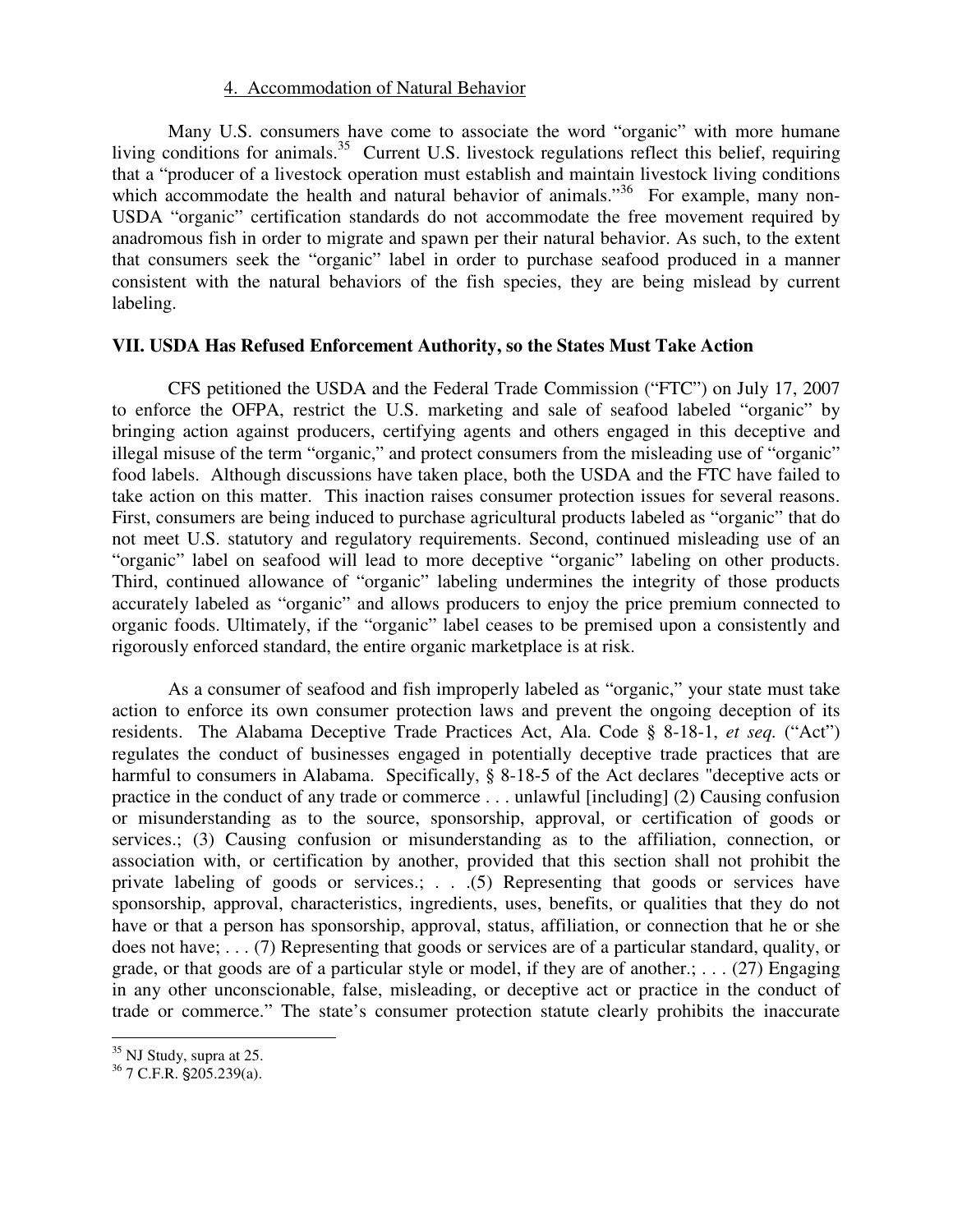labeling of fish and seafood products described above, and the Attorney General's office must take action to restrict the harm caused to Alabama consumers by these deceptive and misleading practices.

Accordingly, CFS and the undersigned petitioners specifically request that the state's Attorney General take the following actions, including but not limited to:

- (A)Issuing a publicly available legal opinion explaining the scope of the state's enforcement authority concerning use of the term "organic" on product labels and labeling. This document should be published on the Attorney General's website.
- (B) Commencing enforcement by the state Consumer Protection Division of the state's consumer protection laws against those misleadingly using the term "organic" through restraining orders, injunctive or declaratory relief, and/or monetary penalties.
- (C) Detailing private citizens' rights to seek remedial measures under state's consumer protection law against those complicit in deceiving consumers with misleading and mislabeled "organic" products, including rescinding transactions, recovering damages, and obtaining declaratory and/or injunctive relief. These rights should be published on the attorney General's website.

### **CONCLUSION**

The Center for Food Safety and Food & Water Watch request an answer to this complaint within a reasonable time. Failure to respond within a reasonable time will be construed as constructive denial of the requests contained here and may require CFS to take further action.

Respectfully submitted,

Samph World School &

Joseph Mendelson, III Legal Director Center for Food Safety 660 Pennsylvania Ave., SE Suite 302 Washington, DC 20003